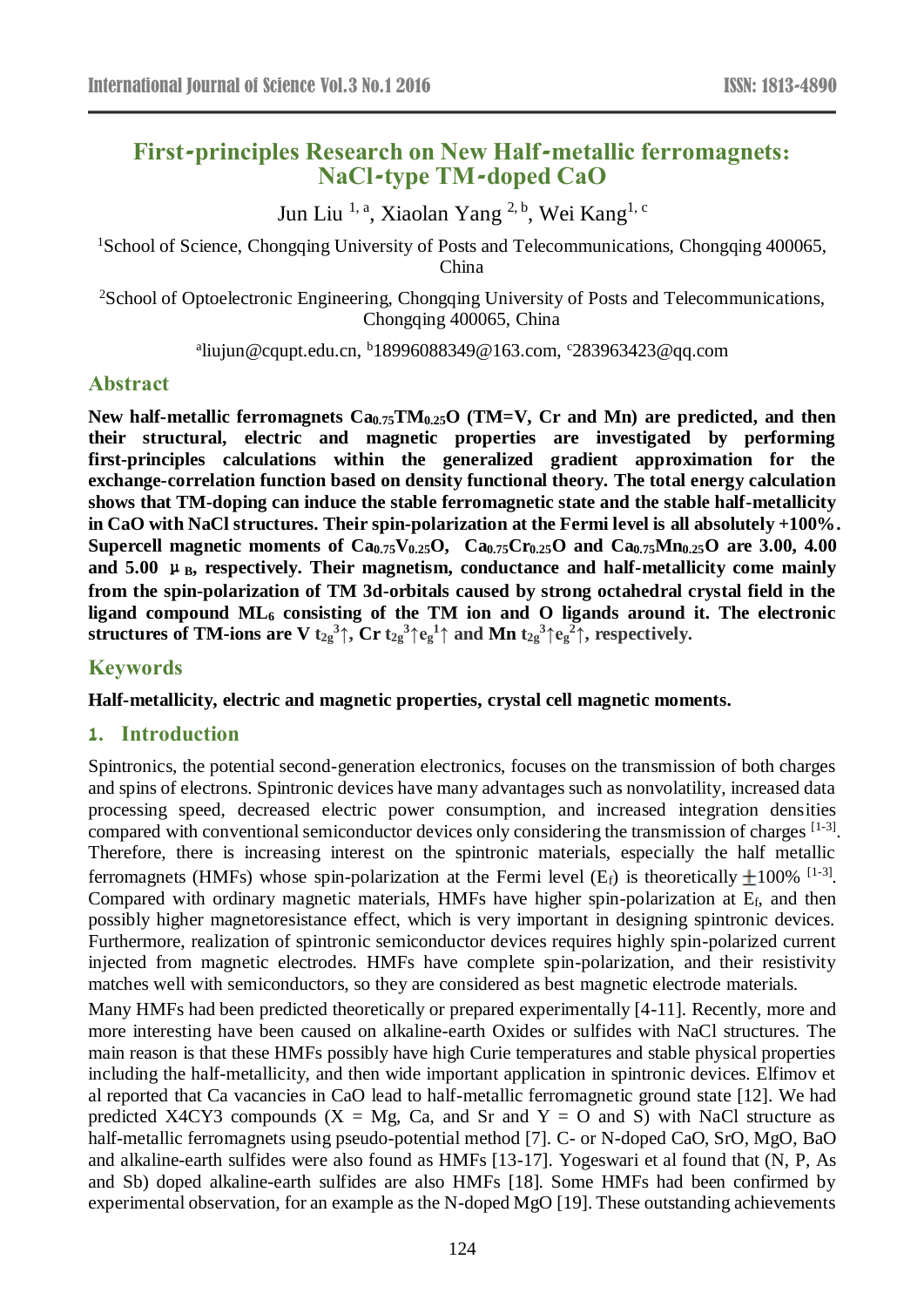are very important to the development of theoretic and experimental studies of spintronics. However, there are a few problems for this class of HMFs, namely, their Curie temperatures are not high enough and their half-metallicity are not stable enough. Therefore their application is restricted in spintronics. In this paper, some new HMFs with high Curie temperatures and stable half-metallicity, namely (V, Cr and Mn)-doped CaO, are predicted and their structural, electric and magnetic properties are investigated in detail based on density functional theory.

# **2. Model and calculation method**

In order to achieve the realistic experimental dopant concentration (5-30%), a periodic 4×4 supercell consisting of four Ca-ions and four O-ions is selected as the substrate. Then the Ca-ion on the center of the supercell is replaced by one X-ion  $(X=V, Cr, and Mn)$ , so the dopant concentration is 25.0 %. The doped supercell Ca0.75X0.25O is shown in Fig. 1, where blue, green and red spheres represent the X, Ca and O-ions, respectively. The space group is Fm-3m. The optimization of geometrical structures and the calculation of magnetic and electric properties are performed using the calculation module ′castep′ based on the density functional theory. The wave functions are expanded with the plane-wave pseudopotentials, and the exchange correlation functions are the Perdew–Burke–Ernzerhof functional of three nonlocal gradient corrected exchange-correlation functionals (GGA), which have been widely used for the optimization of structures and the calculation of magnetic and electric properties of new materials recently [20-23]. The calculation quality is elected as 'fine', corresponding to the cutoff energy 430 eV and the k-point set  $5 \times 5 \times 5$ . The calculated electronic structures of corresponding isolated atoms are 3s23p63d34s2, 3s23p63d54s1, 3s23p63d54s2, 3s23p64s2 and 2s22p4 for V, Cr, Mn, Ca and O-atom, respectively.



Fig.1 The Ca3XO4 supercell (X=V, Cr and Mn)

### **3. Results and discussions**

#### **3.1 Total state densities of Ca0.75TM0.25O**

Total spin-polarized densities of states (TDOS) of  $Ca_{0.75}TM_{0.25}O$  (TM=Ti, V, Cr and Mn) are shown in Fig.2, where the solid and dashed lines show the TDOS of up-spin and down-spin sub-bands, respectively. From Fig.2, the spin polarization of  $Ca_{0.75}V_{0.25}O$ ,  $Ca_{0.75}Cr_{0.25}O$  and  $Ca_{0.75}Mn_{0.25}O$  at the Fermi energy  $(E_f)$  is absolutely +100% so that they are really HMFs. However, for  $Ca<sub>0.75</sub>Ti<sub>0.25</sub>O$ , the up-spin and down-spin TDOS at  $E_f$  are equal to each other, so  $Ca_{0.75}Ti_{0.25}O$  is not a HMF. Especially, there is no magnetism induced by Ti-doping in CaO.  $Ca<sub>0.75</sub>TM<sub>0.25</sub>O$  (TM=Ti, V, Cr and Mn) have similar up-spin and down-spin TDOS below -8 eV, which are axisymmetric about the energy-axis. They cause no influence on electronic and magnetic properties of  $Ca<sub>0.75</sub>TM<sub>0.25</sub>O$ , so they are not plotted here due to limited space. The main reason is perhaps that Ti, V, Cr and Mn have similar atomic orbit structures. If their energy is far lower than the Fermi level, their orbits will be not influenced by the crystal field. In fact, the central TM-ion and its six ligands O-ions form the ligand compound ML6, and then the strong Coulomb interaction, namely the octahedral crystal field, is caused in the ML<sub>6</sub>. However, TDOS of  $Ca<sub>0.75</sub>TM<sub>0.25</sub>O$  near the Fermi level are evidently different with each other. This shows that the octahedral crystal field is very strong and is relative to the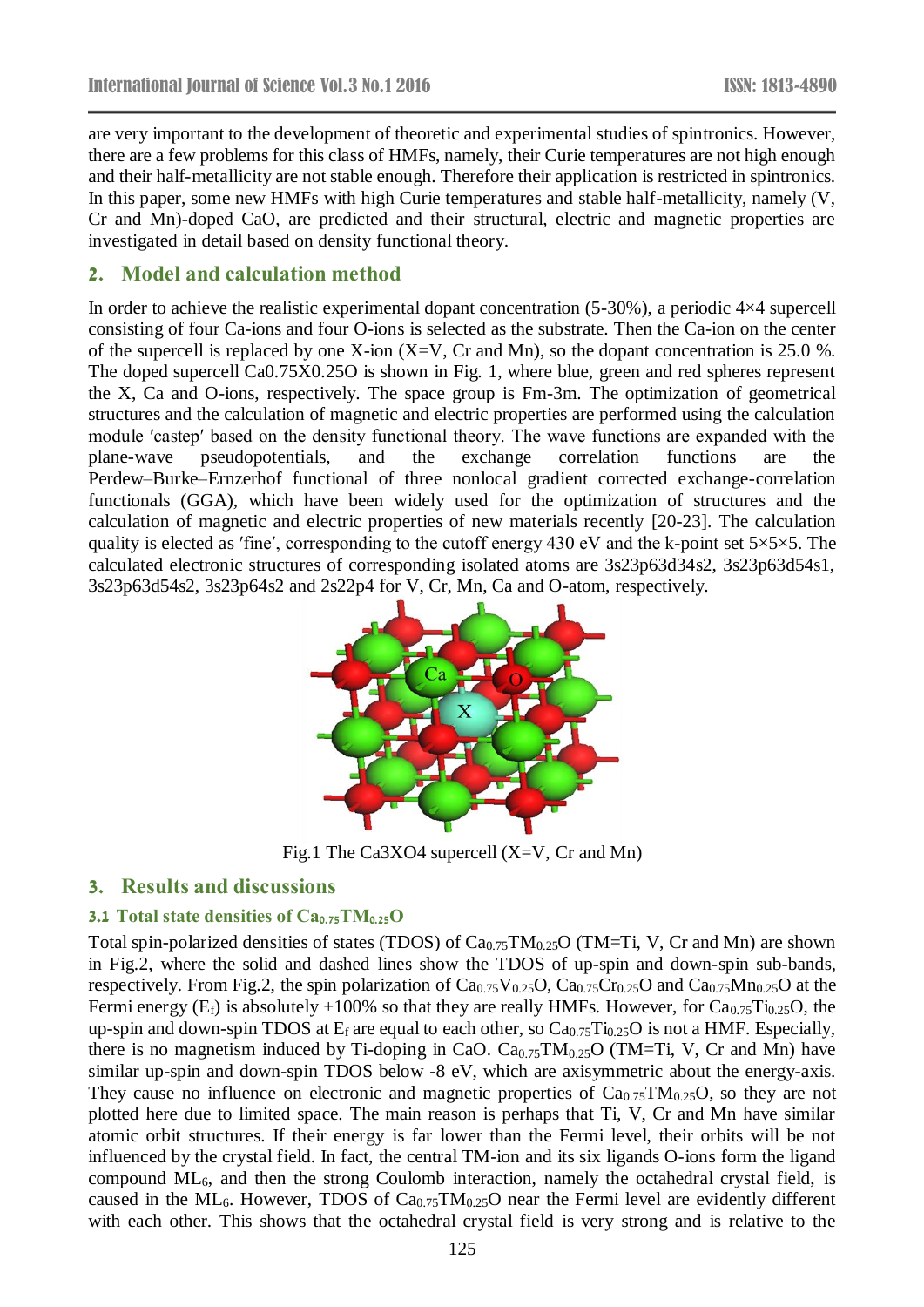number of electrons in the ML<sub>6</sub>. Their Fermi levels relatively move toward lower energy when the dopants vary from Ti to Mn. The main reason is perhaps that intra-ionic interactions including Coulomb repulsion and exchange interaction are stronger if these supercells have more electrons.  $Ca_{0.75}V_{0.25}O$ ,  $Ca_{0.75}Cr_{0.25}O$  and  $Ca_{0.75}Mn_{0.25}O$  have more electrons than  $Ca_{0.75}Ti_{0.25}O$  evidently. Stronger intra-atomic interaction results in larger separation of their down-spin sub-bands and pushes the Fermi levels toward the lower energy.

From Fig.2, the spin gap 2.96 eV of  $Ca<sub>0.75</sub>V<sub>0.25</sub>O$ , defined as the energy distance from the maximum energy of down-spin valence sub-bands to the minimum energy of the down-spin conduction sub-bands, is a little lower than 3.10 eV of  $Ca_{0.75}Cr_{0.25}O$ . However it is evidently higher than 2.43 eV of  $Ca_{0.75}Mn_{0.25}O$ . The spin-flip gaps or half-metallic gaps, defined as the smaller energy distance from the Fermi level of the metallic sub-bands to the top of semiconductor valence sub-bands and the bottom of semiconductor conduction sub-bands, are 1.04 eV, 1.31 eV, 1.14 eV for  $Ca_{0.75}V_{0.25}O$ ,  $Ca_{0.75}Cr_{0.25}O$  and  $Ca_{0.75}Mn_{0.25}O$ , respectively. The spin-flip gaps are often used to indicate the half-metallic stability of HMFs. This shows that the half-metallicity of  $Ca_{0.75}Cr_{0.25}O$  is evidently more stable than  $Ca_{0.75}V_{0.25}O$  and  $Ca_{0.75}M_{0.25}O$ . On the other hand, the up-spin TDOS (2.75) electrons/eV) of  $Ca_{0.75}V_{0.25}O$  is much larger than  $Ca_{0.75}Cr_{0.25}O$  (1.26 electrons/eV) and  $Ca_{0.75}Mn_{0.25}O$ (1.19 electrons/eV) at the Fermi level. This shows that the conductivity of  $Ca_{0.75}V_{0.25}O$  is much higher than that of  $Ca<sub>0.75</sub>Cr<sub>0.25</sub>O$  and  $Ca<sub>0.75</sub>Mn<sub>0.25</sub>O$ .





The partial densities of states (PDOS) and local densities of states (LDOS) of  $Ca_{0.75}V_{0.25}O$ ,  $Ca_{0.75}Cr_{0.25}O$  and  $Ca_{0.75}Mn_{0.25}O$  are shown in Figs. 3(a) to (f), respectively. Here curves above and below the axial DOS=0 show the DOS of up-spin and down-spin sub-bands, respectively. The PDOS include the DOS of s, p and d-orbits and the LDOS include the DOS of one Ca-ion, one V-ion (Cr or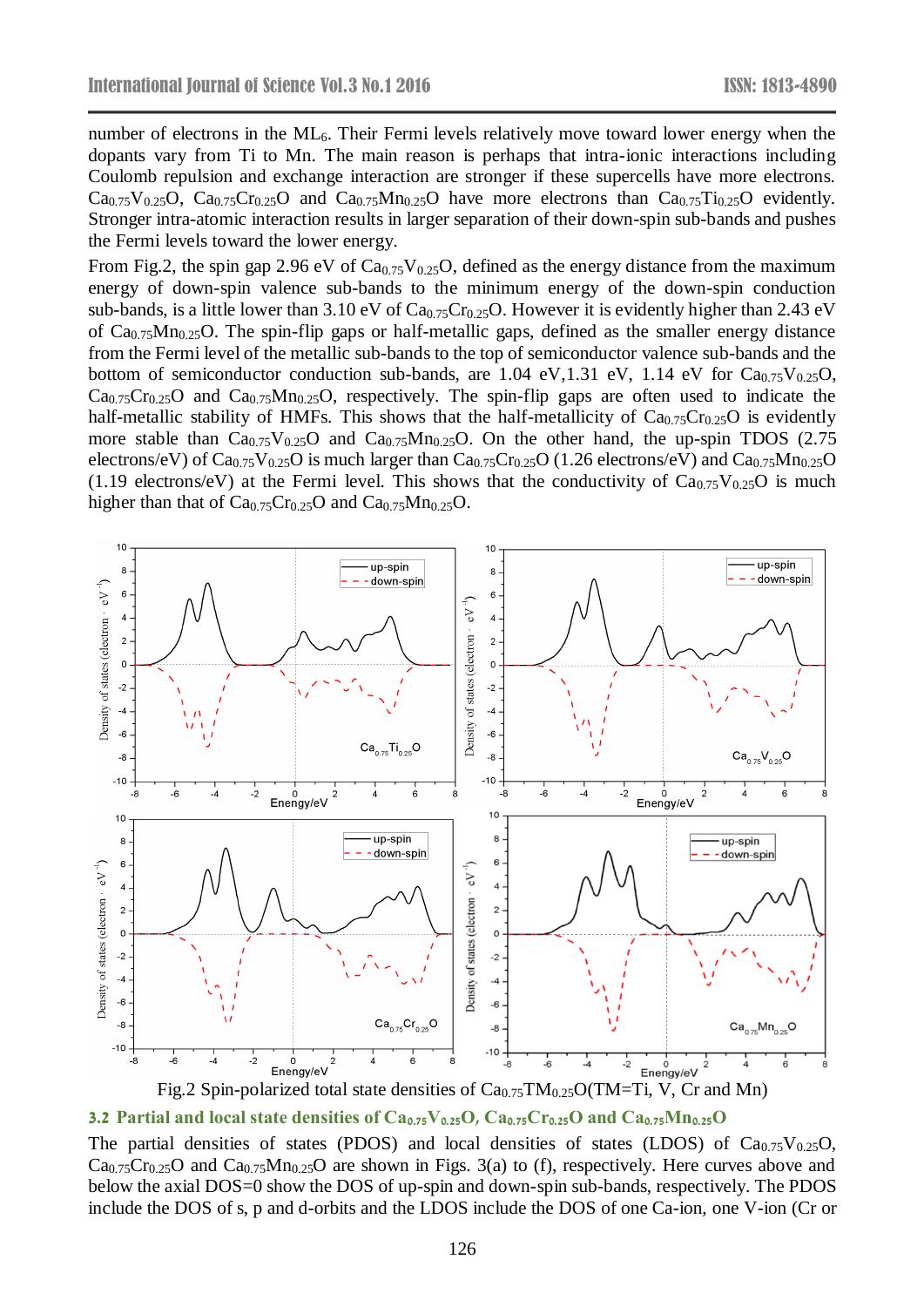Mn) and one O-ion, respectively. In Figs. 3(a), 3(c) and 3(e), the solid lines, the dots and the dashed lines show the PDOS of s, p and d-orbits, respectively. In Figs. 3(b), 3(d) and 3(f), the solid lines, the dots and the dashed lines show the LDOS of the V- (Cr or Mn), Ca- and O-ion, respectively. Only the DOS near the Fermi level are plotted in Fig.2 and 3 because the magnetic and electric properties of HMFs are mainly influenced by the DOS near the Fermi level.

From Figs. 2 and Fig. 3 (a), the TDOS of down-spin valence bands of  $Ca_{0.75}V_{0.25}O$  come mainly from p-orbits, and partially from s- and d-orbits. The PDOS of down-spin s-, p- and d-orbits are almost axially symmetrical with those of up-spin s-, p- and d-orbits when their energy is less than -1.92 eV. Therefore, they cause no influence on the magnetic and electric properties of  $Ca_{0.75}V_{0.25}O$ . There are only up-spin orbits through the Fermi level so that they cause the main contribution on the supercell magnetic moments and the conductivity of  $Ca<sub>0.75</sub>V<sub>0.25</sub>O$ . From Figs.2 and 3(c), there are similar TDOS and PDOS distributions for  $Ca_{0.75}Cr_{0.25}O$  when the energy is less than -1.79 and through the Fermi level. However, it is evident that the energy gaps of  $Ca<sub>0.75</sub>Cr<sub>0.25</sub>O$  are much wider than Ca<sub>0.75</sub>V<sub>0.25</sub>O. From Figs.2 and 3(e), the TDOS of down-spin valence sub-bands of Ca<sub>0.75</sub>Mn<sub>0.25</sub>O come mainly from p- and d-orbits, and partially from s-orbits. All s-, p- and d-orbits whose energy is from -5.7 eV to -1.29 eV cause important contribution on the supercell magnetic moments. However, the contribution of s-orbits is much less than that of p- and d-orbits evidently. There are only up-spin d-orbits through the Fermi level so that they cause the main contribution on the conductivity of  $Ca<sub>0.75</sub>Mn<sub>0.25</sub>O$ , but their contribution on the supercell magnetic moments is less than orbits whose energy is from -5.6 eV to -1.29 eV.

Some ionic parameters including the number of electrons on s-, p- and d-orbits, charges and ionic magnetic moments are calculated and shown in Table 1, where ions that have same ionic parameters are put into the same line. For an example,  $O_{2,34}$  and  $Ca_{1,2,3}$  are given for these three HMFs. From Table 1, the supercell magnetic moments of  $Ca_{0.75}TM_{0.25}O$  (TM= V, Cr and Mn) are 3.00, 4.00 and 5.00 u<sub>B</sub> after all ionic magnetic moments are added up, respectively, which arise from V- Cr- and Mn-ions.

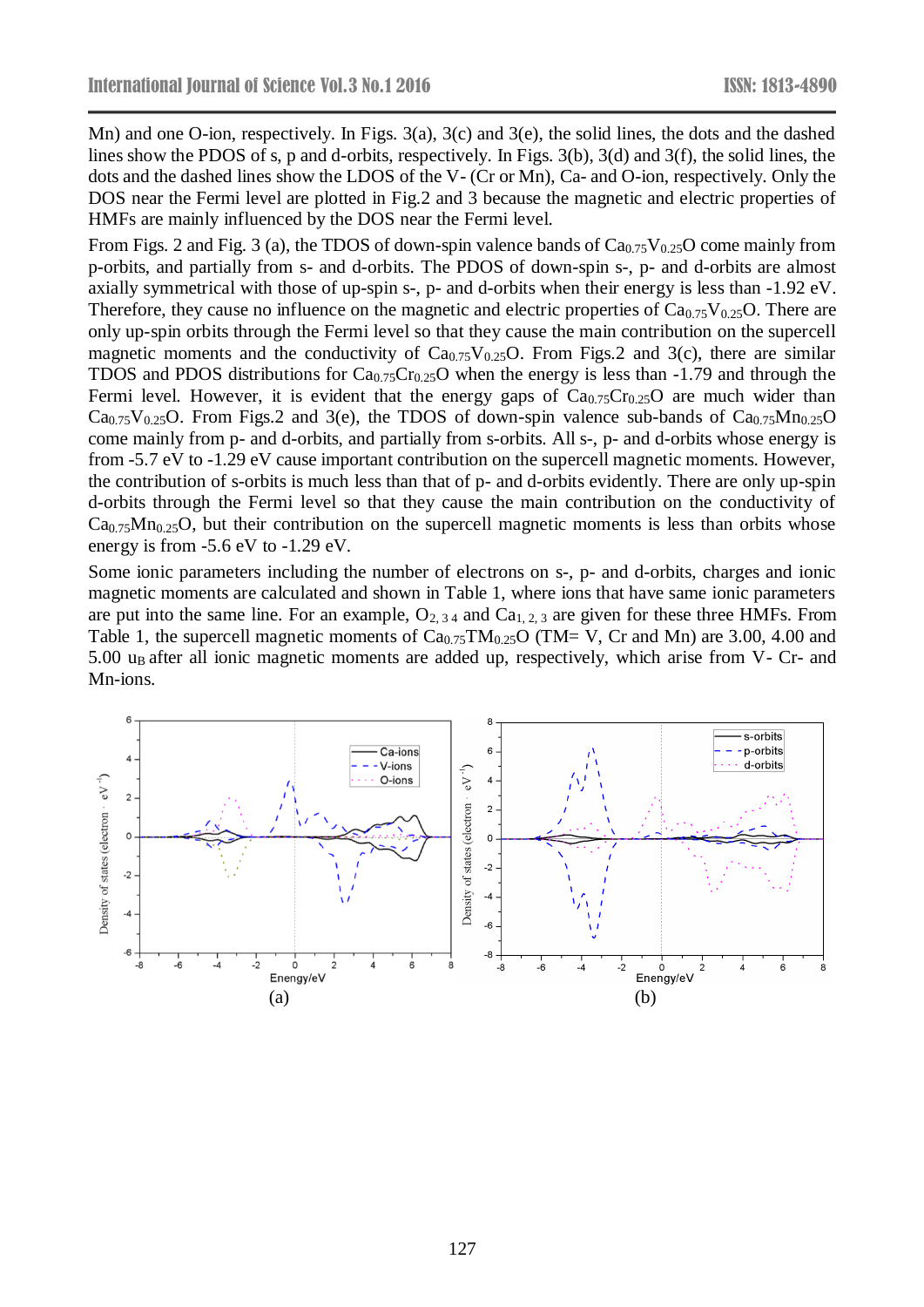

Fig. 3 Spin-polarized partial and local state densities of  $Ca<sub>0.75</sub>TM<sub>0.25</sub>O(TM= V, Cr and Mn)$ 

| Materials                               | Ions                | $n_{\rm s}$ | $n_{p}$ | $n_d$ | $n_{t}$ | Change(e) | $M(u_B)$ |
|-----------------------------------------|---------------------|-------------|---------|-------|---------|-----------|----------|
| $Ca_{0.75}V_{0.25}O$                    | O <sub>1</sub>      | 1.88        | 5.15    | 0.00  | 7.03    | $-1.03$   | 0.00     |
|                                         | $O_{2,3,4}$         | 1.88        | 5.04    | 0.00  | 6.92    | $-0.92$   | $-0.02$  |
|                                         | Ca <sub>1,2,3</sub> | 2.22        | 6.00    | 0.70  | 8.91    | 1.09      | 0.00     |
|                                         | $V_1$               | 2.33        | 6.60    | 3.55  | 12.48   | 0.52      | 3.06     |
| $Ca_{0.75}Cr_{0.25}O$                   | O <sub>1</sub>      | 1.88        | 5.15    | 0.00  | 7.03    | $-1.03$   | 0.00     |
|                                         | O <sub>2</sub>      | 1.88        | 5.02    | 0.00  | 6.90    | $-0.90$   | $-0.06$  |
|                                         | Ca <sub>1</sub>     | 2.20        | 6.00    | 0.68  | 8.88    | 1.12      | $-0.02$  |
|                                         | Cr <sub>1</sub>     | 2.38        | 6.64    | 4.59  | 13.62   | 0.38      | 4.24     |
| Ca <sub>0.75</sub> Mn <sub>0.25</sub> O | O <sub>1</sub>      | 1.88        | 5.15    | 0.00  | 7.04    | $-1.04$   | 0.00     |
|                                         | O <sub>2</sub>      | 1.89        | 5.06    | 0.00  | 6.95    | $-0.95$   | 0.08     |
|                                         | Ca <sub>1</sub>     | 2.22        | 6.00    | 0.69  | 8.91    | 1.09      | $-0.02$  |
|                                         | $Mn_1$              | 0.41        | 0.66    | 5.32  | 6.39    | 0.61      | 4.82     |

Table 1 Some calculated parameters of Ca0.75TM0.25O (TM=V, Cr and Mn)